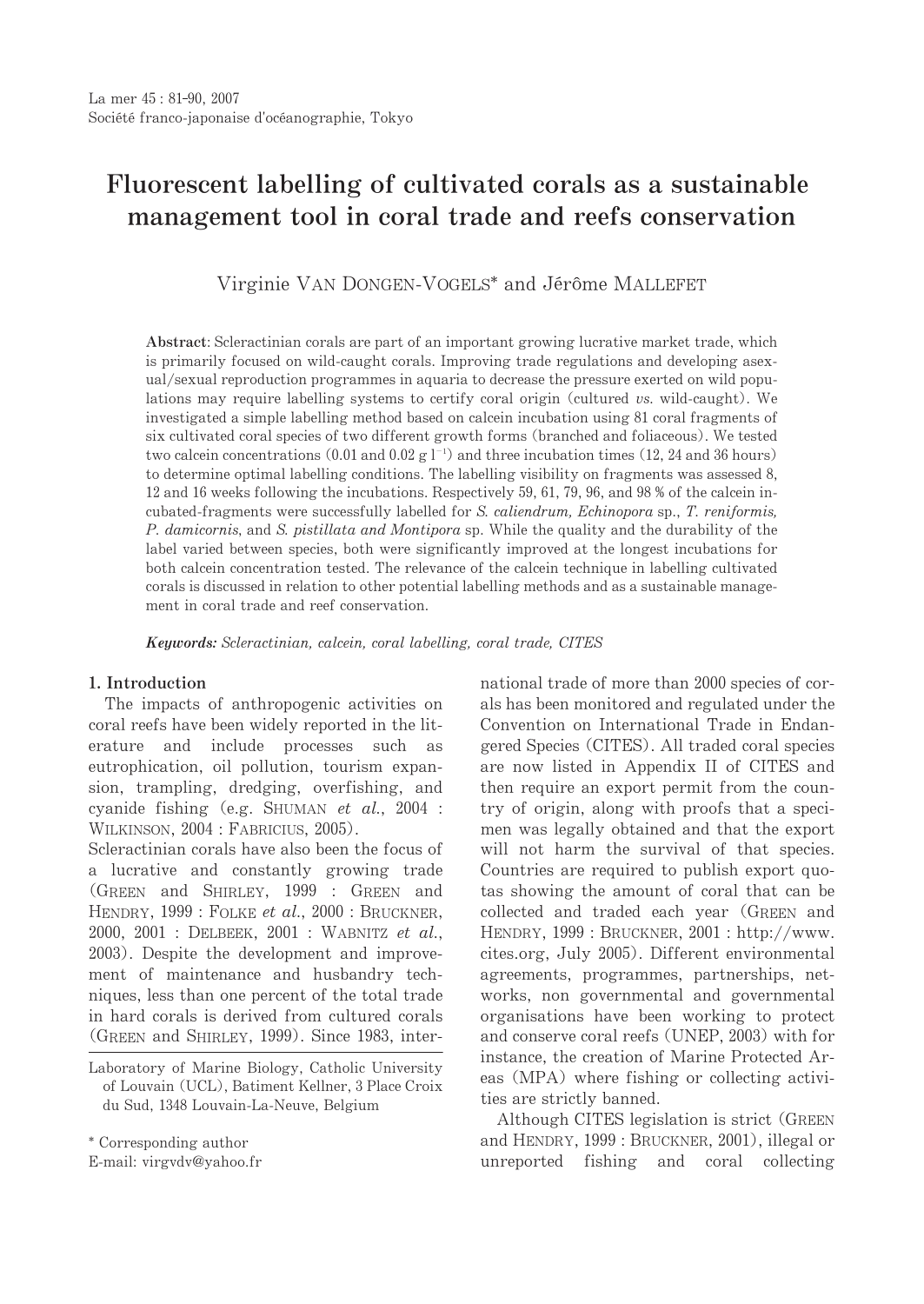activities (e.g. HANFEE, 1997 : GREEN and SHIRLEY, 1999 : ISHIHARA, 2000 : TEO, 2005) as well as unreported export/import of live corals are still current. The illegal trade of corals on the black market is one of the greatest concerns in the conservation and protection of coral reefs. In addition, intensive coral collecting activities greatly reduce the percentage of coral cover (e.g. HARRIOTT, 2002 : BRUCKNER and BORNEMAN, 2005) hence affecting the entire reef ecosystem; e.g. up to 70 % of the total reef cover have been reduced in only one decade in the Philippines (GREEN and SHIRLEY, 1999). It is therefore necessary to improve trade regulations in order to minimize coral reef decline. Development of aquaculture facilities for coral propagation in aquarium by both asexual and sexual reproduction (e.g. DELBEEK, 2001 : PETERSON *et al.*, 2006) could allow pressure to be reduced on wild populations, but should require labelling systems which may guarantee coral proveniences (cultivated vs. wild-caught) and help tracking coral in trade. In March 2004, the Permanent Comity of the CITES raised the question regarding the identification of a labelling system for hard corals, which would help to differentiate cultivated from wildcaught corals (SC50 Doc. 10.1. Convention of the International Trade on Endangered Species, 50th session of the Permanent Comity, Ge-Furthermore, Marine neva.  $2004$ ). the Aquarium Council (MAC) has launched an international certification scheme providing security on the traded organisms with the idea of a sustainable management of the reef and the market trade (SHUMAN et al., 2004 : http:// www.aquariumcouncil.org, December 2006). In particular, the assessment of labelling methods to distinguish wild-caught from cultured corals requires further investigations as it could lead to the development of a sustainable tool for more consistent monitoring of the coral trade market.

Internal fluorescent markers such as calcein  $(2, 4 - \text{bis} - [N, N' - \text{di} (\text{carboxymethyl})$ aminomethyl] fluorescein) are easy to apply, cost effective (i.e. a large number of individuals can be marked in a short time with minimum handling) and can last for several weeks (LEIPS *et al.*,  $2001$ : THORROLD *et al.*,  $2002$ ). Calcein

has been used as an efficient marker for both identification and growth measurements (BERNHARD et al., 2004) in various invertebrates such as sponges (ILAN *et al.*, 1996), sclerosponges (WILLENZ and HARTMAN, 1999), gastropods (MORAN, 2000), bivalves (DAY et al. 1995, KAEHLER and McQUAID, 1999) and echinoderms (RUSSEL and MEREDITH, 2000: RUSSEL and URBANIAK, 2004). Recently, MARSCHAL et al. (2004) used calcein as a new method to measure the growth and age of the Mediterranean gorgonian, Corallium rubrum (commonly referred to as 'red coral'). Calcein is a fluorescein complex which binds to calcium and is therefore incorporated into growing calcium carbonate structures (BERNHARD et al., 2004) without affecting the growth of the stained individual. Furthermore, when compare to other stains such as alizarin red S or tetracycline calcein appears to be more suitable for staining invertebrates (e.g. DODGE et al.,  $1984:$  DAY et al., 1995). Once bound to calcium, calcein fluoresces and becomes detectable when exposed under ultraviolet light.

In this context, the objectives of this work was to develop a simple calcein-based method for labelling cultivated coral species, thus introducing the idea of a 'conservation label' for traded hard corals. More specifically, using 6 species of branched and foliaceous corals we investigated (i) the optimal labelling conditions necessary to obtain a visible and long lasting mark, (ii) the potential effect of calcein on fragment growth, and (iii) the inter-specific variability in the labelling efficiency.

# 2. Material and Methods

### 2.1. Species

The two main families of stony corals traded internationally are Acroporidae and Pocilloporidae (GOMEZ et al., 1985 : WABNITZ et  $al., 2003$ . The six species of scleractinian corals considered in the present work have been specifically chosen as they are listed in Appendix II of CITES, known to grow well in aquarium and to reach rapidly a commercial size (GREEN and SHIRLEY, 1999 : DELAHAYE, 2003) and as such can be thought as being representative species for aquarium trade. Three branched Pocilloporidae species (Stylophora pistillata,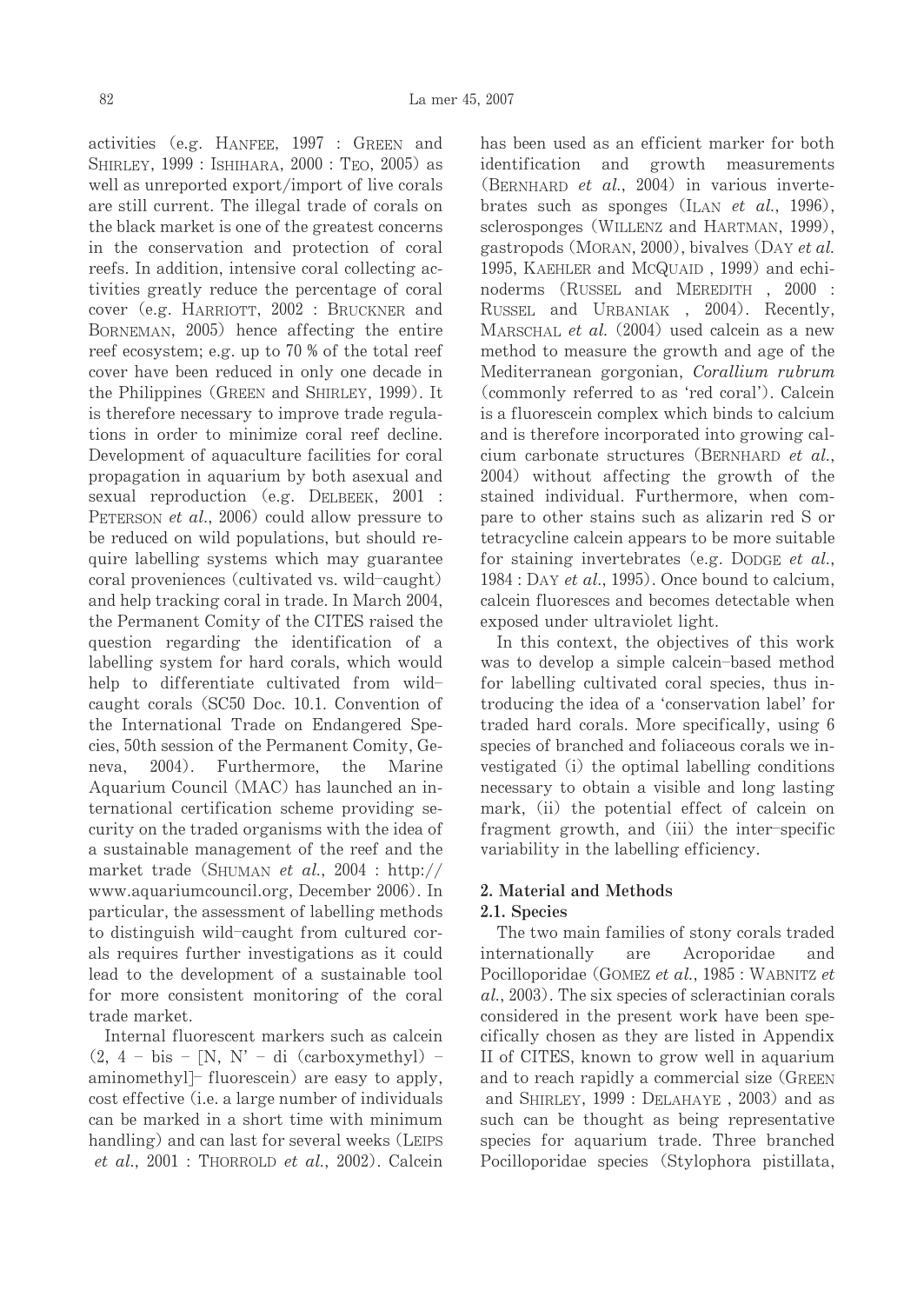Seriatopora caliendrum. and Pocillopora damicornis) and one foliaceous Acroporidae (Montipora sp.) were considered. Two other foliaceous species of Favildae (Echinopora sp.) and Dendrophylliidae (Turbinaria reniformis) were investigated in order to ensure the generality and relevance of the present work.

# 2.2. Cutting and handling

For each species, small coral fragments of about 5 cm in length for the branched species and a diameter of about 5 cm for the foliaceous species were obtained from cultivated colonies using a pair of pliers. Tags attached by a thin plastic cable were used to identify each fragment. Fragments of the each species were placed on separate PVC plates and separated from each other to avoid any interaction. Holding plates were then transferred in four 800 l aquaria filled with biologically filtered seawater and fitted with a circulating pump (Eheim 1060, 1200 l h-1), allowing sufficient water flow to support coral growth. Light (300)  $\mu$  E cm-2 s-1) was provided by two met al halide lamps (HQI) located one meter above each aquarium. The temperature was maintained at  $26.5 - 27.5$  °C during the entire study.

### 2.3. Calcein labelling

The labelling experiment consisted in six different incubating conditions carried out in order to infer an optimal condition for obtaining a visible and long lasting mark on coral fragments. Calcein concentrations of 0.01 g  $l^{-1}$  to more than  $0.60 \text{ g}$   $l^{-1}$  (e.g. KAELHER and MCQUAID, 1999: RUSSELL and MEREDITH, 2000) have been used to stain various invertebrates without affecting their survival. Given the calcein concentrations used by MARSCHAL et al.  $(2004)$  to stain a gorgonian coral, two calcein solutions  $(0.01 \text{ g } l^{-1} \text{ and } 0.02 \text{ g } l^{-1})$  were prepared according to MORAN (2000). Coral fragments of each species were then removed from the 800 l aquaria and incubated in 50 l aquaria without calcein (control), and with calcein at 0.01 g  $l^{-1}$  and 0.02 g  $l^{-1}$  for 12, 24, or 36 hours. After incubation, fragments were returned to the 800 l culture aquaria. The 50 l glass aquaria were filled with the same seawater of the 800 l aquaria and their temperature maintained at

 $26.5-27.5$  °C for the duration of the incubations.

Calcein-incubated fragments were subsequently observed one by one under ultraviolet light (UV lamp: 365 nm) for less than one minute. Four mark quality indexes were defined according to the different calcein fluorescence intensity levels (FIL) observed  $(1 = no mark or$ absence of calcein :  $2 =$  detectable but faint  $mark: 3 = bright mark: 4 = very bright mark$ . The remaining in the visibility of the label on the fragment skeleton was assessed by repeating the observation under the UV lamp 8, 12, and 16 weeks after the first incubations.

### 2.4. Coral growth

The fragment growth or increase in weight  $(g)$  was estimated to the nearest 0.1 g at each time interval of the study (after 12, 24, and 36 hours of calcein incubation, and 8, 12, and 16 weeks later). Coral fragments were taken out of the aquariums and put on a tray for five minutes before weighing them to allow excess water to drain away (DELAHAYE, 2003).

# 2.5. Statistical analysis

The effects of calcein concentration (g  $l^{-1}$ ), incubation time (hours), durability of the label over time (weeks), and the inter-species variation on calcein mark readability observed in fragments were tested using ordinal logistic regressions (SAS Enterprise Guide<sup>®</sup>  $V2$ ). In order to test for the effect of calcein concentration on fragment growth, we performed for each species a one-way analysis of variance (ANOVA) on the relative weigh increase  $(in \%)$  of fragments over time. Parametric testing was possible as both the normality and the Levene and Bartlett's tests for homogeneity of variance were satisfied  $(p >$  $0.05$ ).

### 3. Results

After 12, 24, or 36 hours of incubation in calcein concentration of 0.01 or 0.02  $g l^{-1}$ , more than 59 % of all incubated-fragments of each studied species showed a faint, bright or very bright yellow-green fluorescent mark when observed under the UV lamp. The mark was readily distinguished from naturally occurring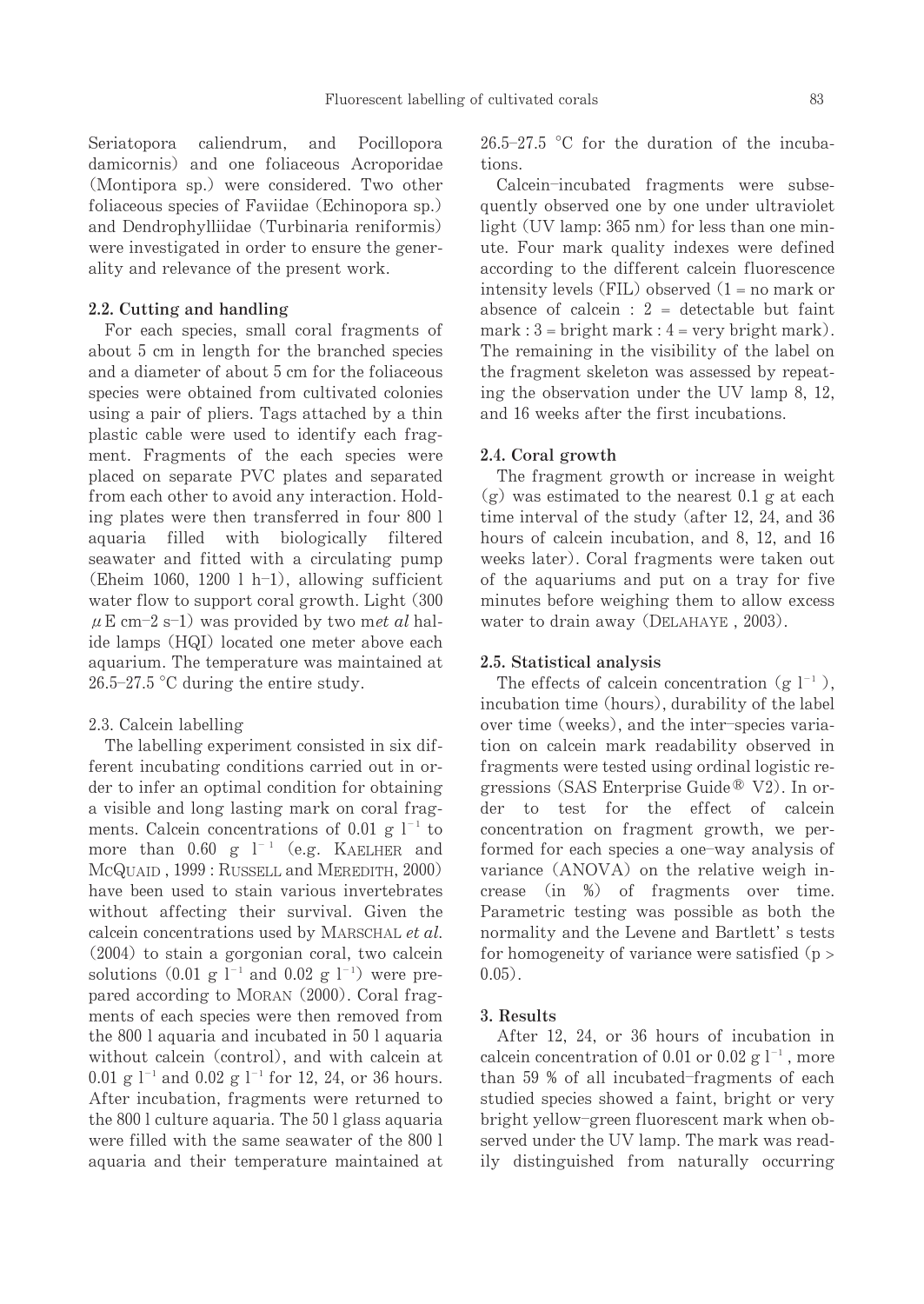

Fig. 1. Illustration of fluorescent labelled-fragments observed under ultraviolet-light. A: Calcein fluorescence observed immediately after incubation on a fragment of S. pistillata and easily differentiated from the polyps auto-fluorescence (white arrow). B: A calcein fluorescent band (black arrow) easily observed on the shaded part of a fragment of T. reniformis 8 weeks after incubation

auto fluorescence by comparing calcein-incubated fragments with the controls (Fig. 1). The mean FIL obtained for both experiments are given in Table 1. They give information on the amount but especially on the quality of the marks obtained (DAY et al., 1995). In addition, the evolution of the percentage of labelledfragments obtained from incubations is represented for each species in Fig. 2. This percentage is considered to be easier to picture and it provides a better idea of the reliability of the method; i.e.  $< 50$  % of labelled-fragments will mean that the conditions used in this study are thus not reliable for a labelling system, 50 to 80 %: the method can potentially be reliable but the conditions need to be reviewed.  $> 80$  %; the method is reliable but may need to be improved.

# 3.1. Optimal conditions after incubations and inter-species variation

Firstly, we determined whether a condition of incubation would be more suitable (i.e. higher marking scores obtained) for each species separately. While an effect of the incubation time was significantly showed for fragments of S. caliendrum ( $p < 0.05$ ) with higher scores obtained from 36 hours of incubation, no effect of the incubation time was showed for the other species  $(p > 0.05)$ . For each species, both the effect of the incubation time on the FIL and the mean FIL obtained were not influenced by the calcein concentrations ( $p > 0.05$ ). Secondly, we found that decreasing the incubation time (e.g. 24 or  $12$ ) hours) led to significant variations in the obtained FIL between species ( $p < 0.05$ ) for both calcein concentrations. While P. damicornis, Montipora sp. and S. pistillata did not show any significant difference in their FIL, they were all significantly higher than those of T. *reniformis* ( $p < 0.05$ ), and which ones were found significantly higher than S. caliendrum and *Echinopora* sp. ( $p < 0.05$ ). These trends are well reflected by the percentage of labelledfragments obtained after all incubations. Respectively 59, 61, 79, 96, and 98  $%$  of the calcein incubated-fragments were successfully labelled for S. caliendrum, Echinopora sp., T. reniformis, P. damicornis, and S. pistillata and Montipora sp.

# 3.2. Persistence of the label and inter-species variation

The percentage of labelled-fragments of each species significantly decreased over the course of the study ( $p < 0.05$ ), in particular between the first observation following the incubations and the second observation performed 8 weeks later (Fig. 2). However, some species were observed to "lose" the brightness of their label faster than others. For example, while 8 weeks after all conditions of incubation no more marks were visible on the skeleton of the fragments of S. caliendrum (Table 1), there were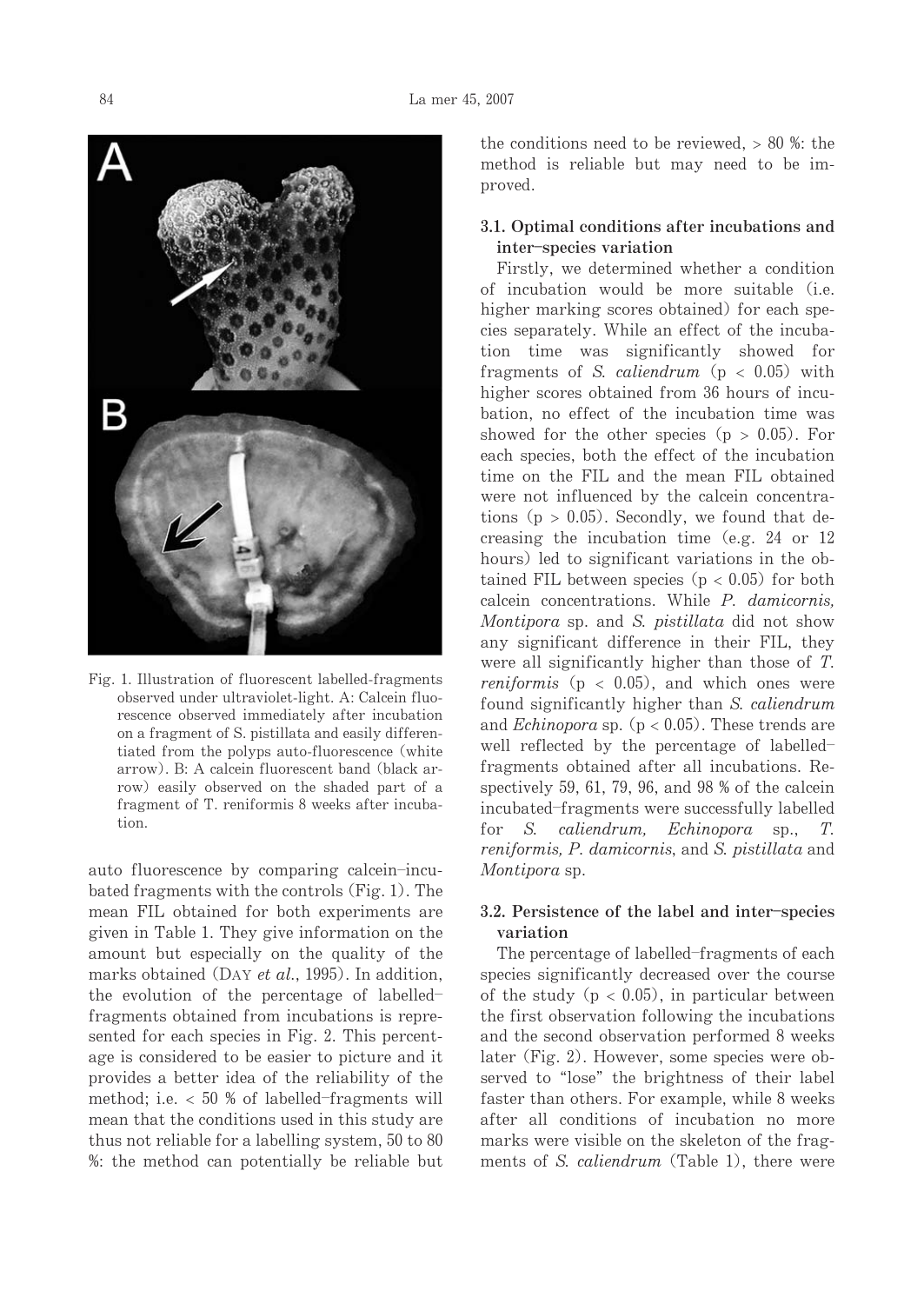

Fig. 2. Temporal evolution of the percentage of labelled-fragments obtained after incubation of each species in calcein at different concentrations (0.01 and 0.02 g  $1^1$ ) and different incubation times (12, 24, and 36 h). Black: immediately after incubation, grey: 8 weeks after incubation, grey stripes: 12 weeks after incubation, white: 16 weeks after incubation.

still more than 50  $\%$  (up to 90  $\%$ ) of labelledfragments of P. damicornis for most of the condition tested (Table 1). Again, 8 weeks following all incubations, the FIL were not significantly different between P. damicornis, Montipora sp. and S. pistillata, but were significantly different between these three species and T. reniform is and Echinopora sp ( $p < 0.05$ ). *T. reniformis* significantly showed higher FIL than *Echinopora* sp. ( $p < 0.05$ ). Twelve weeks after the incubations no marks could be detectable in all fragments skeleton of *Echinopora* sp. and T. reniformis. In contrast, the three other species commonly remained a weak percentage (less than 40 %) of labelled-fragments that gradually decreased over the next weeks (Fig. 2). No significant difference in their FIL was showed 12 and 16 weeks after incubations ( $p >$  $0.05$ ).

Apart from S. caliendrum, Echinopora sp. and T. reniformis, fragments of the other species studied significantly showed a higher probability to keep a visible mark with higher FIL if incubated for 24 and/or 36 hours ( $p > 0.05$ ).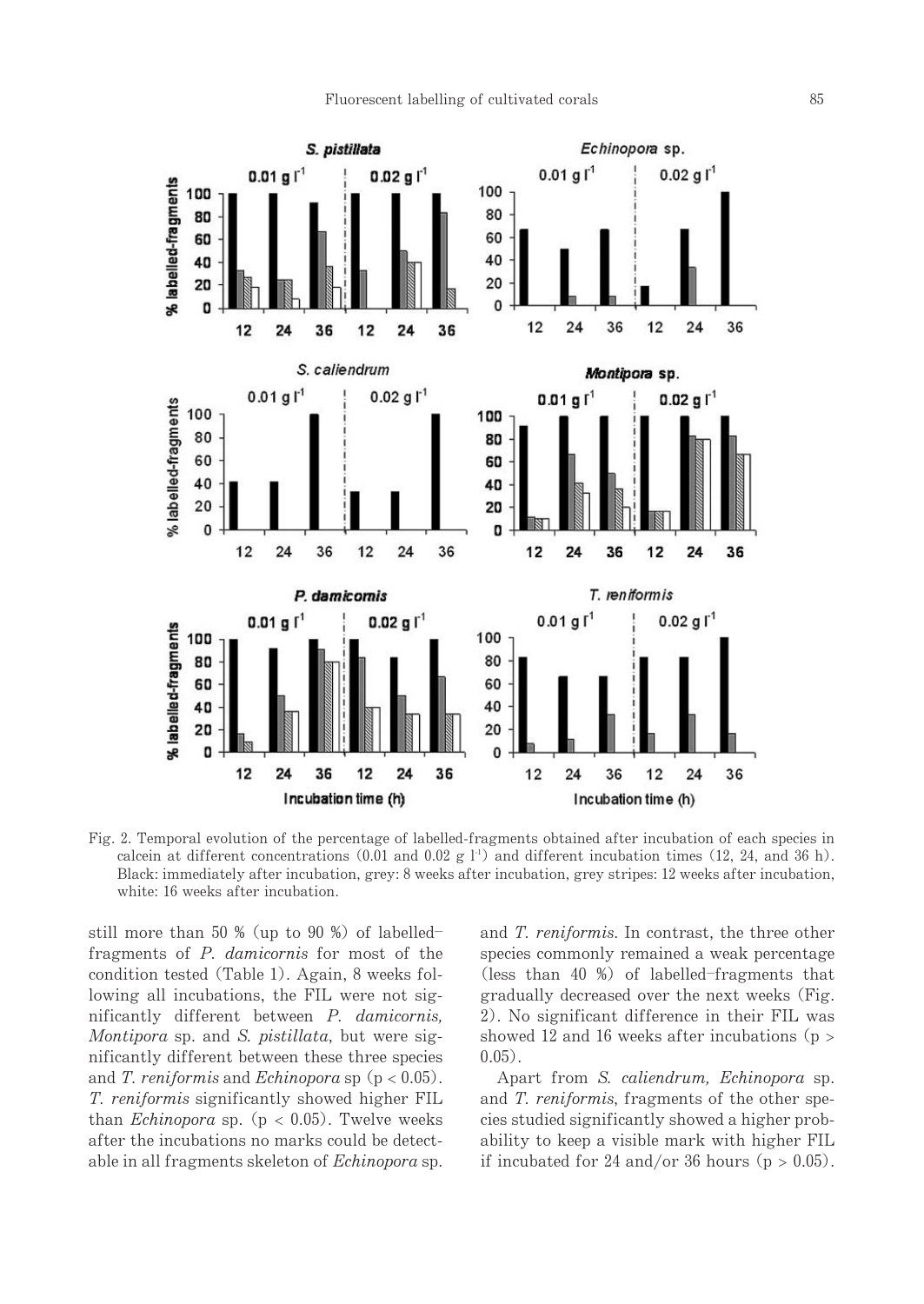Table 1. Fluorescent intensity levels (FIL) obtained for different coral species immediately after calcein incubations and 8, 12 and 16 weeks after incubations for each concentration and incubation time tested. Mean  $\pm$  Standard deviation; n: sample size.

| Species        | Cone.<br>$(g. 1-1)$ | Time<br>(weeks)  | 12h             | $\mathbf n$ | 24h             |                 | 36h           | $\, {\rm n}$     |
|----------------|---------------------|------------------|-----------------|-------------|-----------------|-----------------|---------------|------------------|
| S. pistillata  | 0.01                | $\boldsymbol{0}$ | $3.3 \pm 0.9$   | 12          | $3.9 \pm 0.3$   | 12              | $3.7 \pm 0.9$ | 12               |
|                |                     | 8                | $1.3 \pm 0.5$   | 12          | $1.5 \pm 1.0$   | 12              | $1.8 \pm 0.7$ | 12               |
|                |                     | 12               | $1.3 \pm 0.5$   | 11          | $1.4 \pm 0.8$   | 12              | $1.4 \pm 0.5$ | 11               |
|                |                     | 16               | $1.2 \pm 0.4$   | 11          | $1.1 \pm 0.3$   | 12              | $1.2 \pm 0.4$ | 11               |
|                | 0.02                | $\theta$         | $3.5 \pm 0.8$   | 6           | $3.5 \pm 0.8$   | $\,6$           | $4.0 \pm 0.0$ | 6                |
|                |                     | 8                | $1.3 \pm 0.5$   | 6           | $1.7 \pm 0.8$   | 6               | $2.3 \pm 0.8$ | 6                |
|                |                     | 12               | $1.0 \pm 0.0$   | 6           | $1.6 \pm 0.9$   | 5               | $1.2 \pm 0.4$ | 6                |
|                |                     | 16               |                 |             | $1.6 \pm 0.9$   | 5               | $1.0 \pm 0.0$ | 6                |
| S. caliendrum  | 0.01                | $\theta$         | $1.6 \pm 0.9$   | 12          | $1.9 \pm 1.2$   | 12              | $3.9 \pm 0.3$ | 12               |
|                |                     | 8                | $1.0 \pm 0.0$   | 6           | $1.0 \pm 0.0$   | 11              | $1.0 - 0.0$   | 12               |
|                | 0.02                | $\boldsymbol{0}$ | $1.7 \pm 1.2$   | 6           | $2.0 \pm 1.6$   | $\,6$           | $3.5 \pm 0.8$ | 6                |
|                |                     | 8                | $1.0 - 0.0$     | 6           | $1.0\!\pm\!0.0$ | 5               | $1.0 - 0.0$   | 6                |
| P. damicornis  | 0.01                | $\theta$         | $3.6 \pm 0.5$   | 12          | $3.6 \pm 0.9$   | 12              | $4.0 \pm 0.0$ | 12               |
|                |                     | 8                | $1.3 \pm 0.6$   | 12          | $1.7 + 0.8$     | 12              | $3.3 \pm 1.1$ | 11               |
|                |                     | 12               | $1.1 \pm 0.3$   | 11          | $1.4 \pm 0.5$   | 11              | $2.2 \pm 0.8$ | 10               |
|                |                     | 16               | $1.0 \pm 0.0$   | 11          | $1.4 \pm 0.5$   | 11              | $2.1 \pm 0.7$ | 10               |
|                | 0.02                | $\overline{0}$   | $3.8 \pm 0.4$   | 6           | $3.3 \pm 1.2$   | 6               | $3.8 \pm 0.4$ | 6                |
|                |                     | 8                | $2.3 \pm 1.0$   | 6           | $1.7 \pm 0.8$   | $\,6$           | $1.8 + 0.8$   | 6                |
|                |                     | 12               | $1.4 \pm 0.6$   | 5           | $1.3 \pm 0.5$   | 6               | $1.3 \pm 0.5$ | 6                |
|                |                     | 16               | $1.4 \pm 0.6$   | 5           | $1.3 \pm 0.5$   | 6               | $1.3 - 0.5$   | 6                |
| Echinopora sp. | 0.01                | $\theta$         | $1.8 \pm 0.6$   | 12          | $2.2 \pm 1.4$   | 12              | $2.2 \pm 1.2$ | 12               |
|                |                     | 8                | $1.0 \pm 0.0$   | 12          | $1.3 \pm 0.6$   | 12              | $1.1 \pm 0.3$ | 12               |
|                |                     | 12               |                 |             | $1.0 \pm 0.0$   | 12              | $1.0 \pm 0.0$ | 11               |
|                | 0.02                | $\theta$         | $1.3 \pm 0.8$   | $\!6\,$     | $2.3 \pm 1.4$   | $\,6$           | $2.7 \pm 1.0$ | 6                |
|                |                     | 8                | $1.0\!\pm\!0.0$ | 6           | $1.3 \pm 0.5$   | $\,6$           | $1.0 - 0.0$   | 6                |
|                |                     | 12               |                 |             | $1.0 - 0.0$     | 5               |               |                  |
| Montipora sp.  | 0.01                | $\boldsymbol{0}$ | $3.7 \pm 0.9$   | 12          | $3.8 + 0.4$     | 12              | $3.7 \pm 0.5$ | 12               |
|                |                     | 8                | $1.1 \pm 0.3$   | 12          | $2.2 \pm 1.2$   | 12              | $2.2 \pm 1.3$ | 12               |
|                |                     | 12               | $1.1 \pm 0.3$   | 10          | $1.4 \pm 0.5$   | 12              | $1.6 \pm 1.0$ | 11               |
|                |                     | 16               | $1.1 \pm 0.3$   | 10          | $1.3 \pm 0.5$   | 12              | $1.4 \pm 1.0$ | 10               |
|                | 0.02                | $\theta$         | $3.5 \pm 0.8$   | 6           | $3.3 \pm 1.0$   | $\,6$           | $4.0 \pm 0.0$ | 6                |
|                |                     | 8                | $1.3 \pm 0.8$   | 6           | $2.5 \pm 1.4$   | 6               | $3.0 \pm 1.3$ | 6                |
|                |                     | 12               | $1.2 \pm 0.4$   | 6           | $2.6 \pm 1.1$   | 5               | $2.3 \pm 1.2$ | 6                |
|                |                     | 16               | $1.2 \pm 0.4$   | 6           | $2.2 \pm 0.8$   | 5               | $2.3 \pm 1.2$ | 6                |
| T. reniformis  | 0.01                | $\boldsymbol{0}$ | $3.2 \pm 1.2$   | 12          | $2.7 \pm 1.4$   | 9               | $2.7 \pm 1.4$ | 9                |
|                |                     | 8                | $1.0 \pm 0.0$   | 11          | $1.1 \pm 0.3$   | 9               | $1.6 \pm 1.0$ | $\boldsymbol{9}$ |
|                |                     | 12               |                 |             | $1.0 \pm 0.0$   | 9               | $1.0 \pm 0.0$ | 8                |
|                | 0.02                | $\boldsymbol{0}$ | $3.5 \pm 1.2$   | 6           | $3.2 \pm 1.3$   | $\,6$           | $3.7 \pm 0.5$ | 6                |
|                |                     | 8                | $1.2 \pm 0.4$   | 6           | $1.3 \pm 0.5$   | $6\phantom{.}6$ | $1.2 \pm 0.4$ | 6                |
|                |                     | 12               | $1.0 \pm 0.0$   | 5           | $1.0 \pm 0.0$   | 6               | $1.0 \pm 0.0$ | 6                |

Those results suggest that longer period of incubation might help remaining a higher percentage of labelled-fragments over time. The concentration effect was only significant for fragments of Montipora sp. and was higher for clacein concentration of 0.02 g  $l^{-1}$ . Furthermore, for fragments of P. damicornis increasing the incubation time at lower calcein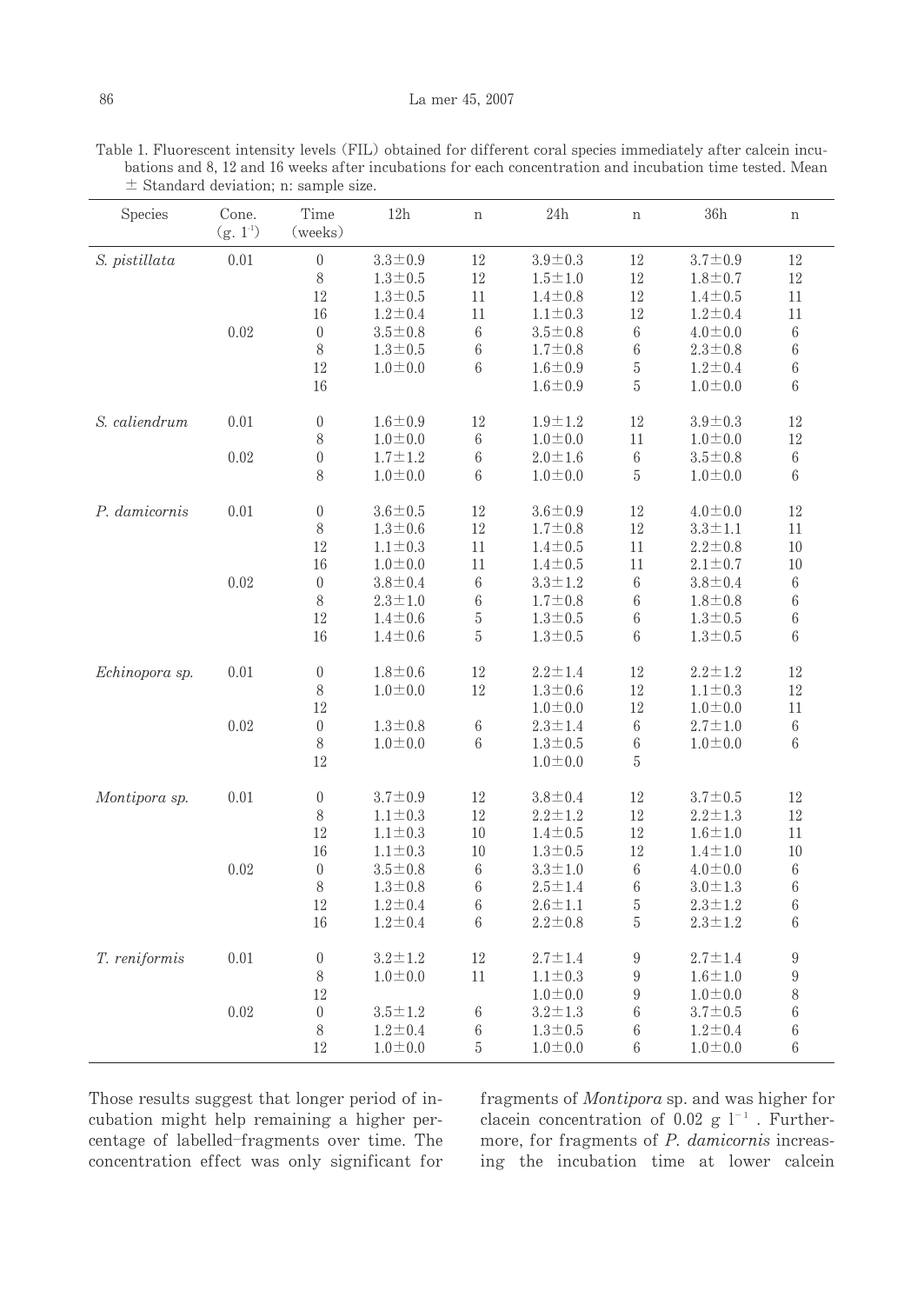| Species        | Calcein<br>groups | Initial<br>weight $(g)$ |              | % weight increase |             |                  |             |                  |                 |
|----------------|-------------------|-------------------------|--------------|-------------------|-------------|------------------|-------------|------------------|-----------------|
|                |                   |                         | $\, {\rm n}$ | 8 weeks           | $\mathbf n$ | 12 weeks         | $\mathbf n$ | 16 weeks         | $\mathbf n$     |
| S. pistillata  | C <sub>0</sub>    | $3.2 \pm 0.6$           | 6            | $25.0 \pm 11.8$   | 6           | $66.3 \pm 25.7$  | 6           | $111.6 \pm 40.8$ | 6               |
|                | C1                | $5.2 \pm 1.6$           | 36           | $31.7 \pm 13.0$   | 36          | $65.9 \pm 23.3$  | 34          | $116.4 \pm 46.1$ | 34              |
|                | C <sub>2</sub>    | $6.2 \pm 3.0$           | 18           | $24.7 \pm 13.4$   | 18          | $54.7 \pm 29.1$  | 17          | $92.9 \pm 52.9$  | 17              |
| S. caliendrum  | C <sub>0</sub>    | $2.6 \pm 0.5$           | 6            | $36.9 \pm 15.1$   | 6           | $85.9 \pm 23.2$  | 6           | $147.5 \pm 58.9$ | 6               |
|                | C1                | $2.5 \pm 0.7$           | 36           | $24.0 \pm 14.6$   | 29          | $62.4 \pm 34.5$  | 29          | $118.6 \pm 69.6$ | 29              |
|                | C <sub>2</sub>    | $2.8 \pm 0.8$           | 18           | $23.1 \pm 15.7$   | 17          | $58.0 \pm 31.4$  | 17          | $103.4 \pm 58.0$ | 17              |
| P. damicornis  | $_{\rm CO}$       | $4.5 \pm 1.4$           | 6            | $44.8 \pm 10.9$   | 6           | $108.7 \pm 31.0$ | 6           | $199.5 \pm 68.0$ | $6\overline{6}$ |
|                | C1                | $3.8 \pm 1.0$           | 36           | $47.2 \pm 20.1$   | 35          | $127.0 \pm 49.1$ | 32          | $218.9 \pm 85.5$ | 32              |
|                | C <sub>2</sub>    | $4.0 \pm 1.3$           | 18           | $48.4 \pm 22.8$   | 18          | $134.1 \pm 51.6$ | 17          | $245.0 \pm 92.9$ | 17              |
| Echinopora sp. | $_{\rm CO}$       | $4.0 \pm 2.2$           | 6            | $33.2 \pm 20.6$   | 6           | $60.2 \pm 21.9$  | 6           | $106.1 \pm 38.6$ | 6               |
|                | C1                | $3.7 \pm 1.4$           | 36           | $38.4 \pm 16.9$   | 36          | $59.8 \pm 46.9$  | 35          | $101.0 \pm 61.8$ | 35              |
|                | C <sub>2</sub>    | $3.5 \pm 1.2$           | 18           | $36.2 \pm 22.5$   | 18          | $52.9 \pm 50.5$  | 17          | $100.3 \pm 67.0$ | 17              |
| Montipora sp.  | C <sub>0</sub>    | $4.5 \pm 1.3$           | 6            | $47.6 \pm 16.6$   | 6           | $89.9 \pm 17.4$  | 6           | $156.8 \pm 12.8$ | 6               |
|                | C1                | $3.3 \pm 1.2$           | 36           | $52.3 \pm 31.7$   | 36          | $91.3 \pm 28.6$  | 33          | $142.0 \pm 64.0$ | 33              |
|                | C <sub>2</sub>    | $3.3 \pm 1.5$           | 18           | $49.0 \pm 21.4$   | 18          | $69.4 \pm 49.9$  | 17          | $129.7 \pm 76.7$ | 17              |
| T. reniformis  | C <sub>0</sub>    | $8.7 \pm 2.1$           | 6            | $19.6 \pm 11.9$   | 6           | $26.5 \pm 13.9$  | 6           | $42.7 \pm 12.4$  | 6               |
|                | C1                | $7.0 \pm 3.9$           | 30           | $13.7 \pm 8.7$    | 29          | $29.1 \pm 15.3$  | 27          | $47.1 \pm 21.1$  | 27              |
|                | C <sub>2</sub>    | $6.4 \pm 3.2$           | 18           | $11.7 \pm 8.0$    | 18          | $24.4 \pm 14.5$  | 17          | $39.3 \pm 22.0$  | 17              |

Table 2. Growth rates (% of relative weight increase) of each species obtained 8, 12, and 16 weeks after incubations at each calce n concentration (C0: unlabelled control, C1: 0.01 g  $1^1$ , C2: 0.02 g  $1^1$ ). Mean  $\pm$  Standard deviation; n: sample size.

concentration significantly helped in keeping the label visible over time  $(p < 0.05)$ .

#### 3.3. Effect of calcein on fragment growth

Fragments of each species showed an exponential growth over time, and their growth rates (% relative weight increase) obtained at the end of the study are reported in Table 2. Although the relative growth rates were observed to vary between species from 40  $%$   $(T.$ reniformis) to 200 % (P. damicornis), incubating fragments in calcein concentration of 0.01 g  $1^{-1}$  or 0.02 g  $1^{-1}$  did not significantly affect the growth rates of the fragments 8, 12, and 16 weeks following incubations  $(one-way)$ ANOVA,  $df = 2$ ,  $p > 0.05$ ).

## 4. Discussion

# 4.1. On the importance of labelling in cultured corals

The live coral trade is worth about US\$ 7,000 per tonne (WABNITZ et al., 2003) and have mainly been focusing on fast growing branched

species such as species of the genus Acropora, Pocillopora, Seriatopora, and Stylophora, (YATES and CARLSON, 1992). Improving culturing traded species in both in situ farms and ex situ aquarium and integrating standardised labelling methods for captive-bred or cultivated corals are likely to improve the conservation of coral reefs. Furthermore, cultivated corals would be more adapted to "aquarium conditions" compared to wild-caught corals (B) ORNEMAN and LOWRIE, 2001). The trial to test a practical protocol for which all scleractinian corals could be traded is one of the major and relevant issues in coral trade and represents a fair objective. Physical supports, plastic bud vases, and recycled plastic bottle lids fixed underneath a support have been used to trade cultivated coral colonies between aquarium centres (Van Dongen-Vogels, personal observations). Although these techniques appeared to be sensible enough for trading corals, to our knowledge, they still need to be standardised.

The method used in the present work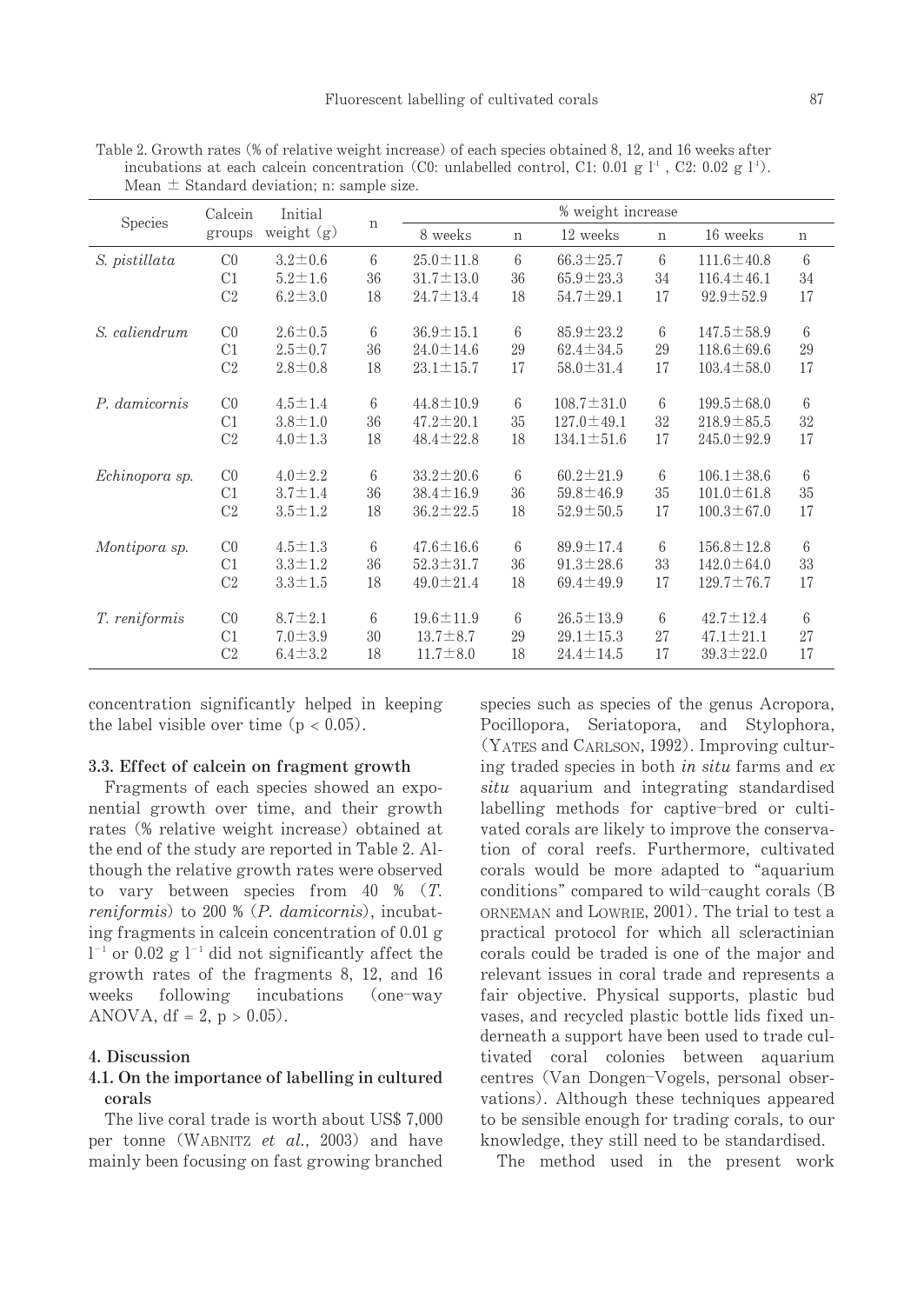involves incubation or immersion of fragments of different scleractinian species into a calcein solution, hence the integration of a fluorescent complex during calcification of the fragments. The use of fluorochromes represents a relatively inexpensive and non detrimental method. For example, the estimate cost to label one coral fragment is less than  $0.2$  to  $0.4$  euros (in 2005). In addition, the ability to easily observe the fluorescent label in coral fragments (*i.e.* as easier as checking money notes under a UV lamp) and the fact that the calcein labelling method does not require unusual, specialized equipment nor timely analysis adds to the appeal of the approach

# 4.2. Optimal conditions and inter-species variation

In order to obtain labelled-fragments of six different cultivated scleractinian species, six different conditions of incubation were tested during this study. Although incubation at a calcein concentration of 0.01 g  $l^{-1}$  for at least 24 hours was sufficient to obtain 100 % of labelled -fragments of S. pistillata, Montipora sp., S. caliendrum and P. damicornis, incubation at a higher calcein concentration of 0.02 g  $1^{-1}$  for 36 hours resulted in 100 % of labelled-fragments of all species. MARSCHAL et al. (2004) showed that a 0.01 g  $l^{-1}$  calcein concentration were sufficient to stain octocoral skeleton, but in other taxa such as molluscs, higher calcein concentrations were required to obtain consistent fluorescent marks, e.g. 0.10 g  $l^{-1}$  (MORAN, 2000), 0.20 g  $l^{-1}$  (RUSSEL L and MEREDITH, 2000) and 0.50 g  $l^{-1}$  (KAELHER and McQUAID, 1999). In any case, as shown here, longer incubation times (e.g. 24 or 36 hours compared to 12 hours) improved the efficiency and the durability of the label. Similar results were observed in BARNES (1970) who incubated corals into a 20 mg  $l^{-1}$  alizarin solution for 3 to 24 hours. In previous invertebrates studies, calcein incubation times tested varied on average from 3 to 55 hours (ILAN *et al.*, 1996), but a 24 hours period of incubation was appropriate for successful labelling (MORAN, 2000 : RUSSELL and MEREDITH, 2000 : RUSSELL and URBANIAK, 2004: MARSCHAL et al., 2004).

As calcein is incorporated in the aragonite

skeleton during calcification, our results are reflecting the difference in calcification rates between coral species (GOREAU et al., 1996 : GATTUSO et al., 1999). The absence of a visible mark on some fragments immediately after calcein incubation also suggests that no or very little calcification occurred for those fragments during incubation (WILLENZ and HARTMAN, 1999). A potential weakness of using calcein in coral trade would be its relative lack of robustness over time. BASHEY (2004) observed that in Poecilia reticulata calcein marks can fade within 14 days when exposed to high temperatures or sunlight. Yet the observed decrease in the ability of detecting the marks within 8 to 16 weeks is believed to result from the addition of skeletal material on top of the calcein marks (BARNES, 1972). This would suggest that while the coral is incubated, the extension of the skeleton would result in the integration of the calcein and consequently in a visible mark on the skeleton of the fragment. However, as the thickening of the skeleton is occurring after its extension, the label will then appear undetectable. Therefore increasing the growth rate of the fragments during incubation (i.e. allowing) both the growth and thickening of the coral skeleton) can be suggested in order to improve both the durability and efficiency of the labelling (DAY et al., 1995 : DUVIVIER, 2006).

### 5. Conclusion and perspectives

We showed that the use of calcein can be a potential short-term, non-destructive tool in cultivated corals in trade over wild-caught ones. However, unsuccessful calcein labelling of Lythophyton sp. suggests that this method is inappropriate for soft corals (Van Dongen-Vogels, unpublished observations). An alternative labelling method may rely on the use of microchips which has proved to withstand in saline water up to 6 m depth. Moreover, once incorporated in the coral fragments of S. caliendrum, Acropora sp. and Montipora sp., the microchips was still easily read by a scanner after 3 months (DUVIVIER, 2006). This technique could be interesting in the long term but because of its relatively high cost, it is still difficult to implement it on a global scale. Further studies are then needed (i) to extend the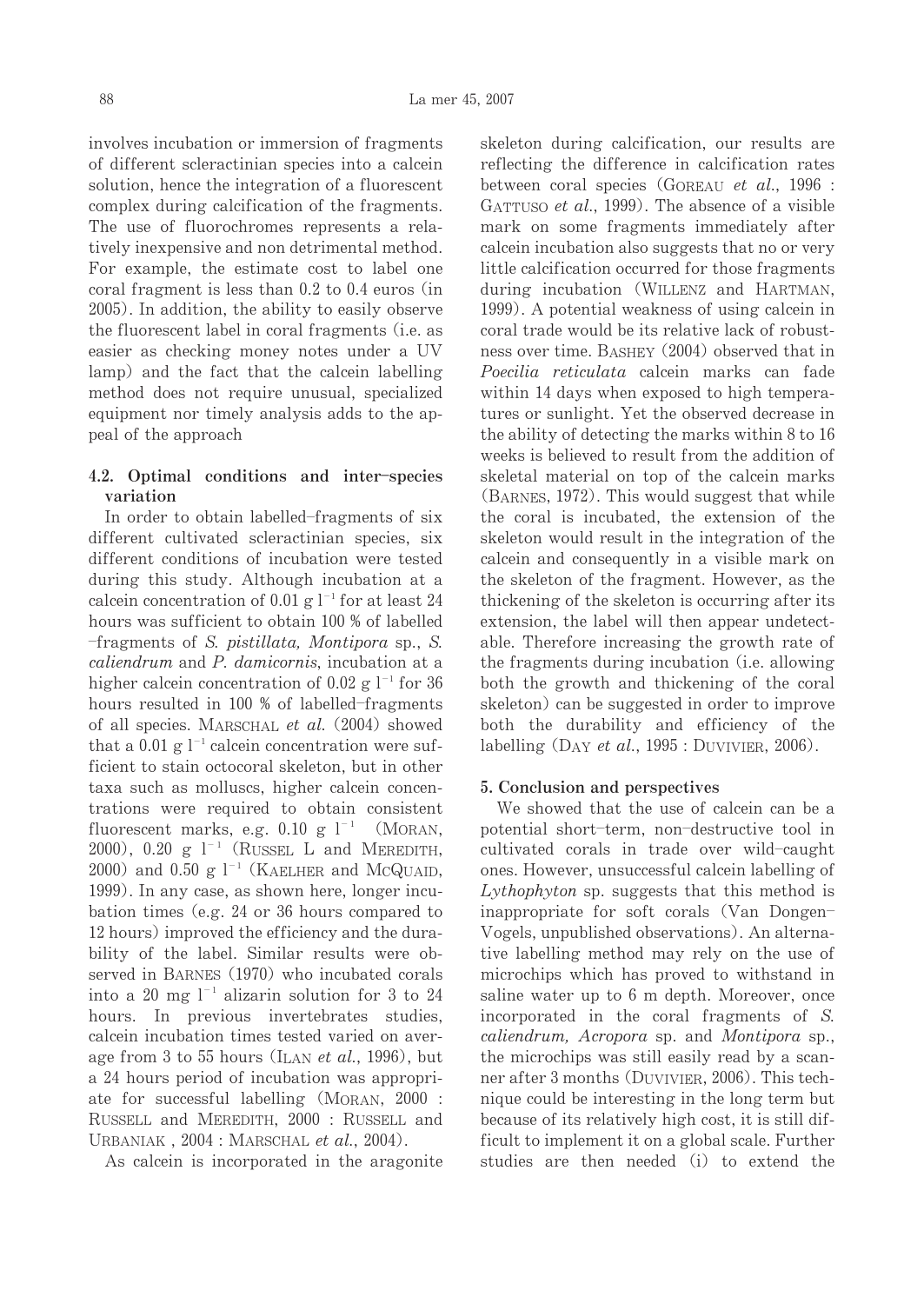application of the calcein labelling method to a larger number of cultivated species, and (ii) to compare different potential labelling systems as well as evaluating the cost of these systems in the live coral trade market. International standardisation of the most efficient labelling system should ultimately be made and decided through proper international regulations.

## Acknowledgements

We gratefully thank the Nausicaä Aquarium (Boulogne-sur-mer, France) for the use of their infrastructure and their coral species. We also thank L. Seuront for his constructive comments and criticism of this manuscript as well as one anonymous reviewer. This research was part of a Master thesis which was partially funded by the Catholic University of Louvain (Belgium).

#### **References**

- BARNES, D.J. (1972): The structure and formation of growth-ridges in sceractinian coral skeletons. Proceedings of the Royal Society of London. Series B. Biol. Scie., 182, 331-350.
- BASHEY, F. (2004): A comparison of the suitability of alizarin red S and calcein for inducing a non lethally detectable mark in juvenile guppies. Notes. Trans. Am. Fish. Soc. 133, 1516-1523.
- BERNHARD, J.M., BLANKS, J.K., HINTZ, C.J. and T. CHANDLER (2004): Use of the fluorescent calcite marker calcein to label foraminiferal tests. J. Foraminifer. Res. 34, 96-101.
- BORNEMAN, E.H. and J. LOWRIE (2001): Advances in captive husbandry: an easily utilized reef replenishment means from the private sector? Bull. Mar. Sci., 69, 897-913.
- BRUCKNER, A.W. (2000): New threat to coral reefs: trade in coral organisms. Issues in S. and T., Fall,  $1 - 6$ .
- BRUCKNER, A.W. (2001): Tracking the trade in ornamental coral reef organisms: the importance of CITES and its limitations. Aquarium Sci. Conserv., 3, 79-94.
- BRUCKNER, A.W. and E.H. BORNEMAN (2005): Developing a sustainable harvest regime for Indonesi a's stony coral fishery with application to other coral exporting countries. Proc. 10th Int. Coral Reef Symp., Okinawa. In press.
- DAY, R.W., WILLIAMS, M.C. and G.P. HAWKES (1995): A comparison of fluorochromes for marking abalone shells. Mar. Freshwat. Res., 46, 599-605.
- DELAHAYE, B. (2003): Croissance des coraux au Nausicaä. Rapport du Nausicaä, France.
- DELBEEK, J.C. (2001): Coral farming: past, present and future trends. Aquarium Sci. Conserv., 3,  $171 - 181.$
- DODGE, R.E., WYERS, S., FRITH, H.R., KNAP, A.H., COOK, C., SMITH, R. and T.D. SLEETER (1984): Coral calcification rates by the buoyant weight technique: effects of alizarin staining. J. Exp. Mar. Biol. Ecol., 75, 217-232.
- DUVIVIER, M. (2006): Etude de la croissance et des marquages de trois espèces de coraux sclé ractiniaires en milieu artificiel (Monitora sp., Seriatopora caliendrum et Acropora sp.). Mémoire de licence, Université Catholique de Louvain (UCL), Belgique, 70 pp.
- FABRICIUS, K.E. (2005): Effects of terrestrial runoff on the ecology of corals and coral reefs, review and synthesis. Mar. Poll. Bull., 50, 125-146.
- FOLKE, C., NYSTR<sub>ö</sub>M, M. and F. MOBERG (2000): Coral reef disturbance and resilience in a human-dominated environment. TREE, 15, 413-417.
- GATTUSO, J.P., ALLEMAND, D. and M. FRANKIGNOULLE (1999): Photosynthesis and calcification at cellular, organismal and community levels in coral reefs: a review on interaction and control by carbonate chemistry. Am. Zool., 39, 160-183.
- GOMEZ, E.D., ALCALA A.C., YAP H.T., ALCALA L.C. and P.M. ALINO (1985): Growth studies of commercially important scleractinians. Proc. 5th Inter. Coral Reef Congr., Tahiti, 6, 199-204.
- GOREAU, T.J., GOREAU N.I., TRENCH, R.K. and R.L. HAYES (1996): Calcification rates in corals. Technical Comments. Sciences, 274, 117.
- GREEN, E. and F. SHIRLEY (1999): The global trade in corals. World Conservation Monitoring Centre. Biodiversity Series No. 10. World Conservation Press, Cambridge, UK. 70 pp.
- GREEN, E.P. and H. HENDRY (1999): Is CITES an effective tool for monitoring trade in corals ? Coral Reefs, 18, 403-407.
- HANFEE, F. (1997): Traffic-India C/o WWF for Nature New Delhi. Chapter 21. Trade in Corals. In: Hoon, V. 1997. Proceedings of the Regional Workshop on the Conservation and Sustainable Management of Coral Reefs. Proc. No. 22, CRSARD, Madras.
- HARRIOTT, V.J. (2002): Can corals be harvested sustainably? AMBIO: A Journal of the Human Environment, 32, 130-133.
- ILAN, M., AIZENBERG, J. and O. GILOR (1996): Dynamics and growth patterns of calcareous sponge spicules. Biol. Scie., 263, 133-139.
- ISHIHARA, A. (2000): WWF and TRAFFIC appeal to end illegal harvesting of native corals in Japan. TRAFFIC Dispatches, N°15. TRAFFIC East Asia  $-Japan.$
- KAEHLER, S. and C.D. McQUAID (1999): Use of the fluorochrome calcein as an in situ growth